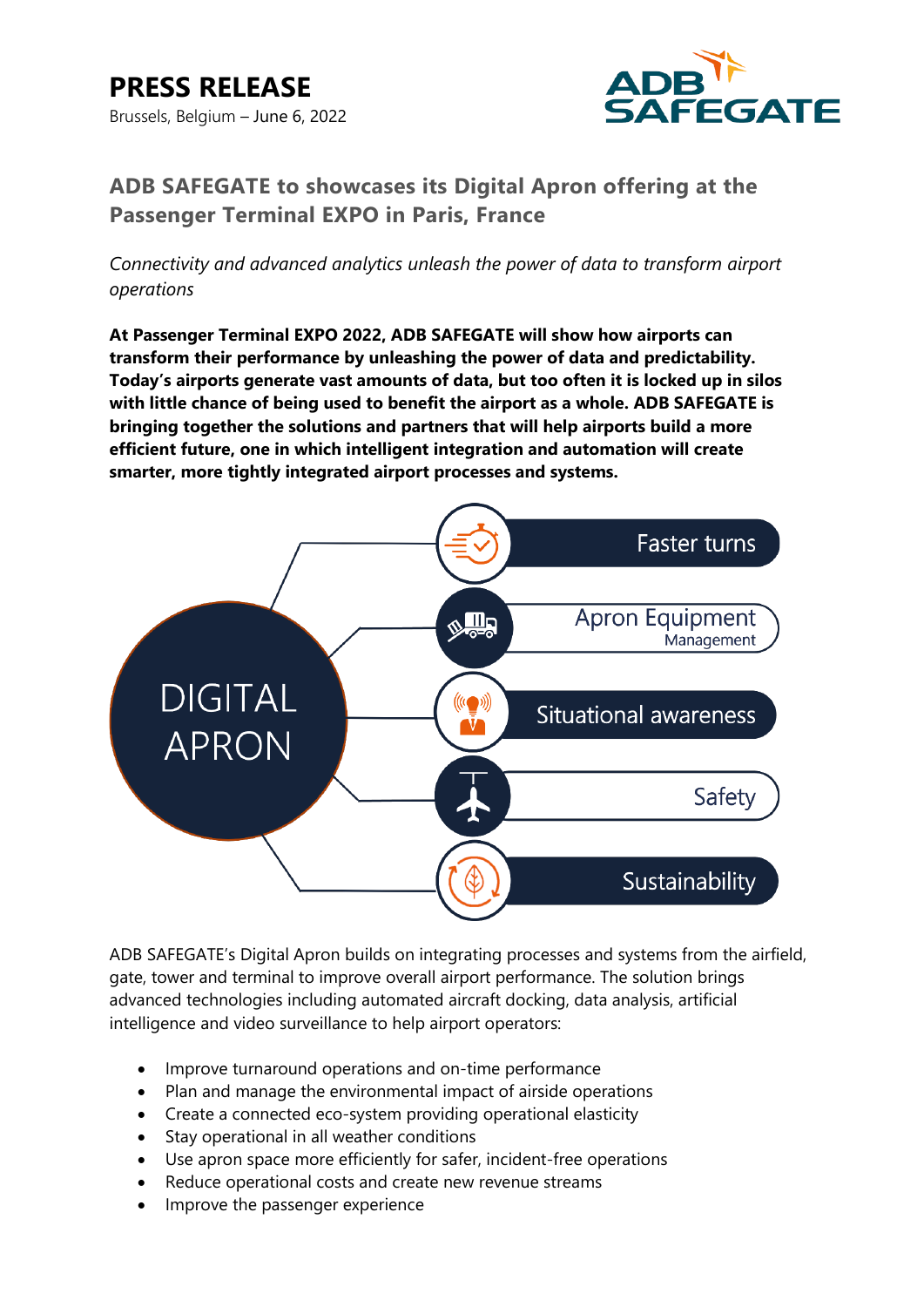

ADB SAFEGATE has many of the Digital Apron building blocks already in place to achieve efficient, safe and sustainable, all-weather operations.

Our Unified Web Platform (AS-Vision) allows airport and airline staff to view data relevant to their functional roles on any mobile device and manage airport performance on the move. It provides a single view for all flight related information whether it is flight updates, turnaround process, status of apron resources or KPIs, and allows airports to integrate different systems for a unified stakeholder experience.

ADB SAFEGATE's SafeControl Apron Management (SAM) increases situational awareness with a complete view of ground traffic, together with real-time updates on stand operations, equipment status and turnaround process, to enable operators to make better decisions to mitigate disruption and enhance operational efficiency. Its new web- and mobile-friendly interface runs smoothly in a browser on any mobile device.

ADB SAFEGATE's latest generation Safedock Advanced Visual Docking Guidance Systems (A-VDGS) now include a mobile operator panel. It creates timestamps for the start and completion of each turnaround activity and sends this data automatically to SAM and AS-Vision where it is enriched with the data from sensors, video and image recognition to create a 360° operational view of the apron.

When integrated with the Advanced Surface Movement Guidance and Control System (A-SMGCS) the A-VDGS act as A-SMGCS sensors to eliminate black spots near terminal buildings, providing greater situational awareness and safer operations.

ADB SAFEGATE is in unique position to provide airports and airlines the integrated, cuttingedge solutions needed to support operational and commercial elasticity, as well as futurefocused partnerships.

To learn more about our solutions for the Digital Apron join us at **stand Z2.5000** at the Passenger Terminal EXPO, 15-17 June, in Paris.

## **About ADB SAFEGATE**

ADB SAFEGATE provides integrated solutions that raise efficiency, improve safety, boost environmental sustainability and reduce operational costs for airports, airlines and ANSPs. The company works with airports and airlines to solve operational bottlenecks, helping them navigate today's challenges and prepare for tomorrow. Solutions encompass airfield lighting, power and control systems, smart airport and tower software solutions, intelligent docking automation and aftermarket services.

ADB SAFEGATE is dedicated to providing its customers with the most environmentally friendly products, thereby enabling them to continuously improve the ecological footprint of the air transport industry.